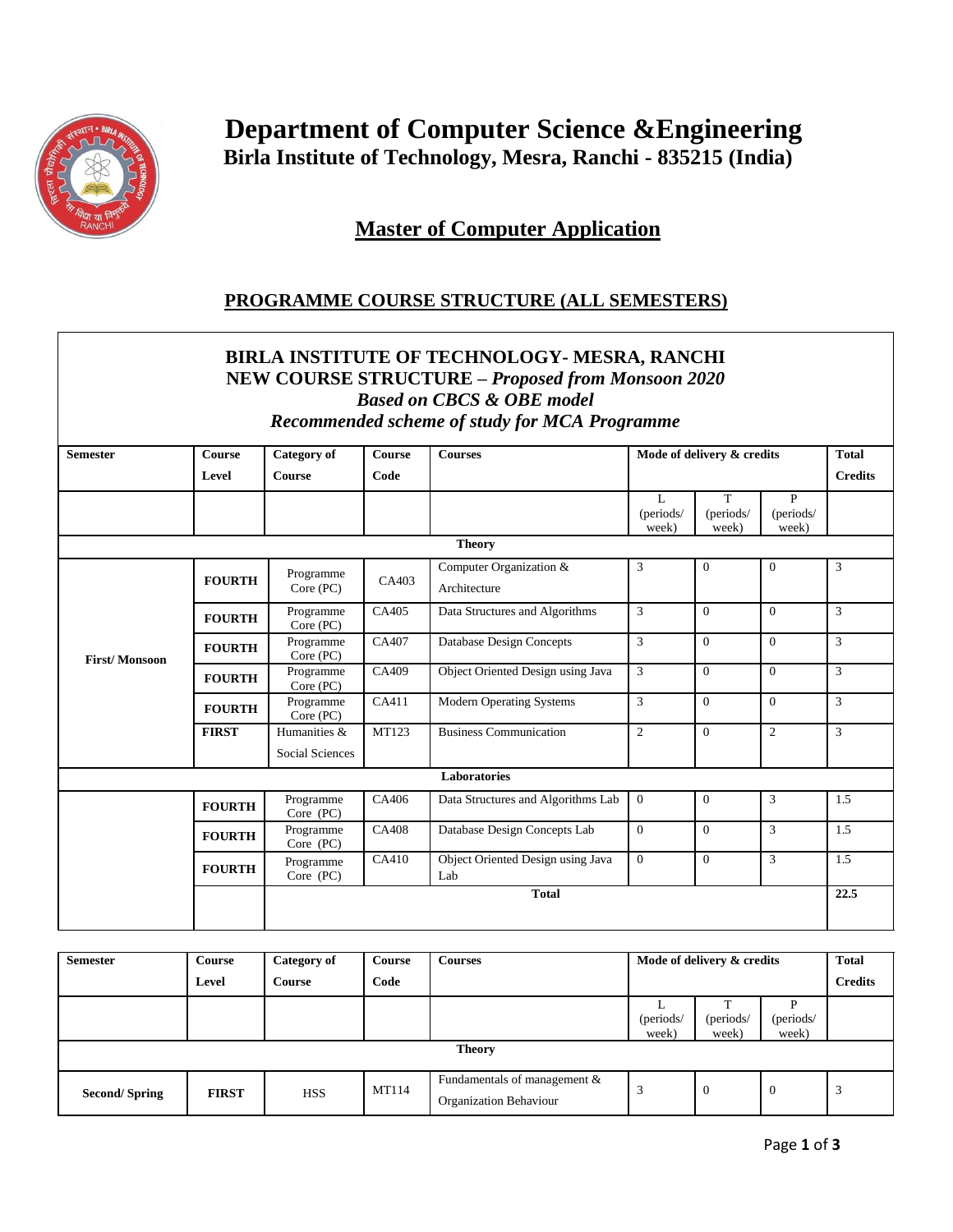|  | <b>FOURTH</b> | Programme<br>Core (PC)   | CA413 | Data Communication & Computer<br><b>Networks</b> | 3              | $\overline{0}$ | $\mathbf{0}$ | 3    |
|--|---------------|--------------------------|-------|--------------------------------------------------|----------------|----------------|--------------|------|
|  | <b>FOURTH</b> | Programme<br>Core (PC)   | CA415 | Software Engineering Principles                  | 3              | $\Omega$       | $\Omega$     | 3    |
|  | <b>FOURTH</b> | Programme<br>Core (PC)   | CA417 | Theory of Computation                            | 3              | $\theta$       | $\mathbf{0}$ | 3    |
|  | <b>FOURTH</b> | Programme<br>Core (PC)   | CA419 | Analysis of Algorithms                           | 3              | $\theta$       | $\mathbf{0}$ | 3    |
|  | <b>FOURTH</b> | Program<br>Elective      |       | Program Elective - I                             | 3              | $\theta$       | $\mathbf{0}$ | 3    |
|  |               |                          |       | <b>Laboratories</b>                              |                |                |              |      |
|  | <b>FOURTH</b> | Programme<br>$Core$ (PC) | CA414 | <b>DCCN Lab</b>                                  | $\overline{0}$ | $\overline{0}$ | 3            | 1.5  |
|  | <b>FOURTH</b> | Programme<br>$Core$ (PC) | CA416 | Software Engineering Lab                         | $\mathbf{0}$   | $\overline{0}$ | 3            | 1.5  |
|  | <b>FOURTH</b> | Programme<br>Core (PC)   | CA422 | IT Tools & Techniques Lab                        | $\mathbf{0}$   | $\theta$       | 3            | 1.5  |
|  |               |                          |       | <b>Total</b>                                     |                |                |              | 22.5 |

| <b>Semester</b>      | <b>Course</b> | Category of                                     | <b>Course</b> | <b>Courses</b>                                    | Mode of delivery & credits |                         |                                    | <b>Total</b>   |  |  |
|----------------------|---------------|-------------------------------------------------|---------------|---------------------------------------------------|----------------------------|-------------------------|------------------------------------|----------------|--|--|
|                      | Level         | Course                                          | Code          |                                                   |                            |                         |                                    | <b>Credits</b> |  |  |
|                      |               |                                                 |               |                                                   | L<br>(periods/<br>week)    | T<br>(periods/<br>week) | $\mathbf{P}$<br>(periods/<br>week) |                |  |  |
| <b>Theory</b>        |               |                                                 |               |                                                   |                            |                         |                                    |                |  |  |
| <b>Third/Monsoon</b> | <b>FIFTH</b>  | Programme<br>Core (PC)                          | CA511         | Basics of Machine Learning                        | 3                          | $\theta$                | $\theta$                           | 3              |  |  |
|                      | <b>FIFTH</b>  | Programme<br>Core (PC)                          | CA513         | <b>Compiler Design</b>                            | 3                          | 1                       | $\theta$                           | $\overline{4}$ |  |  |
|                      | <b>FIFTH</b>  | Programme<br>Core (PC)                          | CA515         | <b>Soft Computing</b>                             | 3                          | $\overline{0}$          | $\overline{0}$                     | 3              |  |  |
|                      | <b>FIFTH</b>  | SIT / Soft Skill<br>Course / Extra<br><b>OE</b> | CA550         | Small Industrial Training/ Small<br>Project /MOOC |                            |                         |                                    | 6              |  |  |
|                      | <b>FIFTH</b>  | Program<br>Elective                             |               | Program Elective - II                             | 3                          | $\theta$                | $\Omega$                           | 3              |  |  |
|                      | <b>FIFTH</b>  | Program<br>Elective                             |               | Program Elective - III                            | 3                          | $\theta$                | $\theta$                           | 3              |  |  |
| Laboratories         |               |                                                 |               |                                                   |                            |                         |                                    |                |  |  |
|                      | <b>FIFTH</b>  | Programme<br>Core (PC)                          | CA512         | Basics of Machine Learning Lab                    | $\boldsymbol{0}$           | $\theta$                | 3                                  | 1.5            |  |  |
|                      | <b>FIFTH</b>  | Programme<br>Core (PC)                          | CA514         | Compiler Design Lab                               | $\overline{0}$             | $\theta$                | 3                                  | 1.5<br>25      |  |  |
|                      | <b>Total</b>  |                                                 |               |                                                   |                            |                         |                                    |                |  |  |

| <b>Semester</b>      | Course       | Category of   | Course | <b>Courses</b> | Mode of delivery & credits |                |           | <b>Total</b> |  |
|----------------------|--------------|---------------|--------|----------------|----------------------------|----------------|-----------|--------------|--|
|                      | Level        | <b>Course</b> | Code   |                |                            | <b>Credits</b> |           |              |  |
|                      |              |               |        |                | ┻                          | $\mathbf{r}$   | D         |              |  |
|                      |              |               |        |                | (periods/                  | (periods/      | (periods/ |              |  |
|                      |              |               |        |                | week)                      | week)          | week)     |              |  |
| Project              |              |               |        |                |                            |                |           |              |  |
| <b>Fourth/Spring</b> | <b>FIFTH</b> | Project       | CA590  | Project        |                            |                |           | 20           |  |
|                      | <b>Total</b> |               |        |                |                            |                |           | 20           |  |